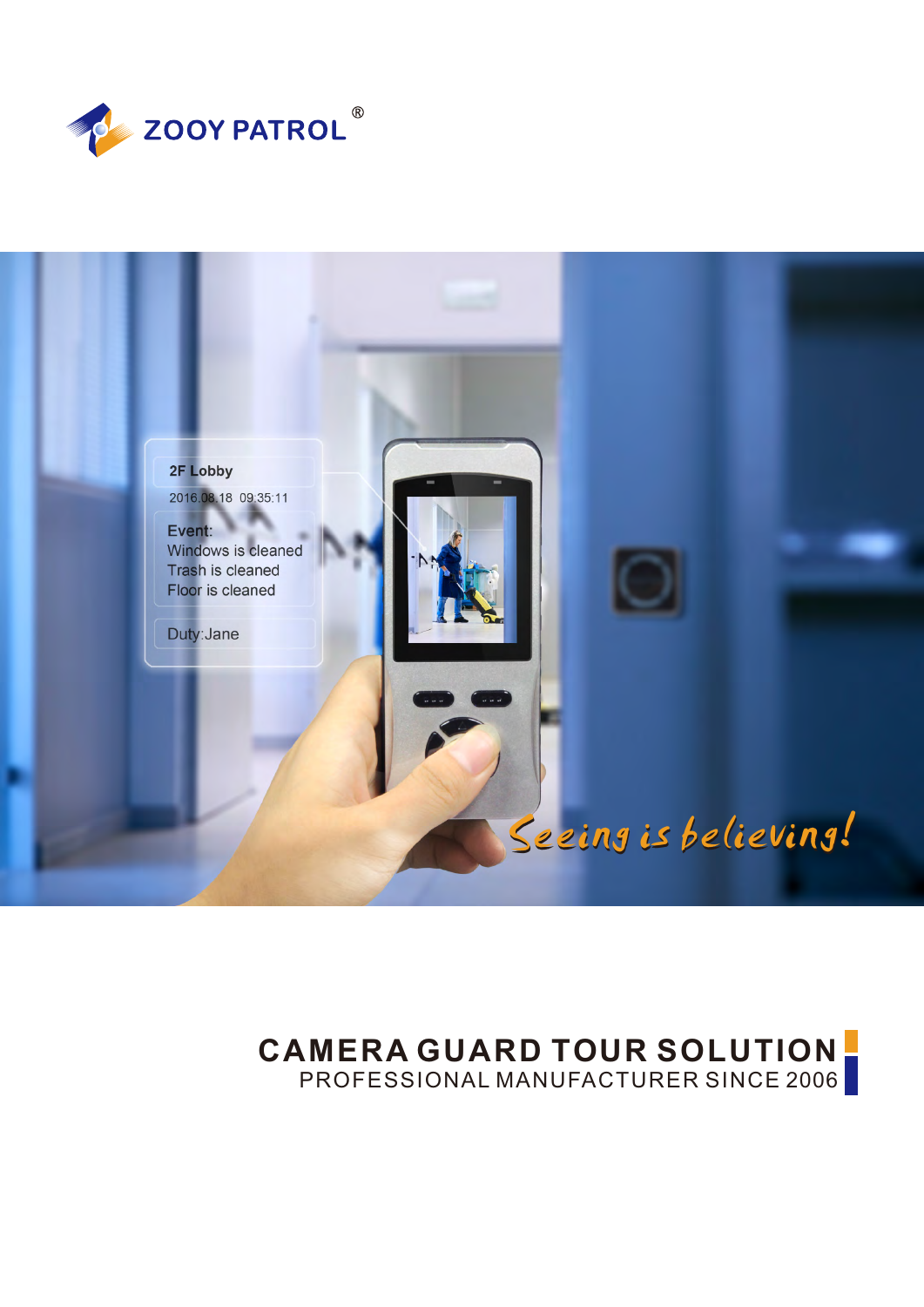

- ▶ 125kHz RFID auto reading, free pressing any buttons
- ▶ Camera take site photo, believe what you see
- $\blacktriangleright$  Event as the task asks user to complete during patrolling
- ▶ Impact record displays the time when device was hit by force
- ▶ Anti sabotage and durable USB connector









## **Work Method**

Patrol duty person carry Z-6800 reader to do patrol work, before starting work, the duty person swipe his staff card to login as current person, Then walk following the scheduled patrol route. Once duty person arrived to the patrol area and finish patrol inspection, use Z-6800 to scan RFID checkpoint with 3-5 cm as clock in, open camera taking site photo. Device will store patrol data and photo in device and software collect data by USB cable uploading, manager can process patrol data and query report in software or the mail-push summary.



## **WWW.ZOOYPATROL.COM**